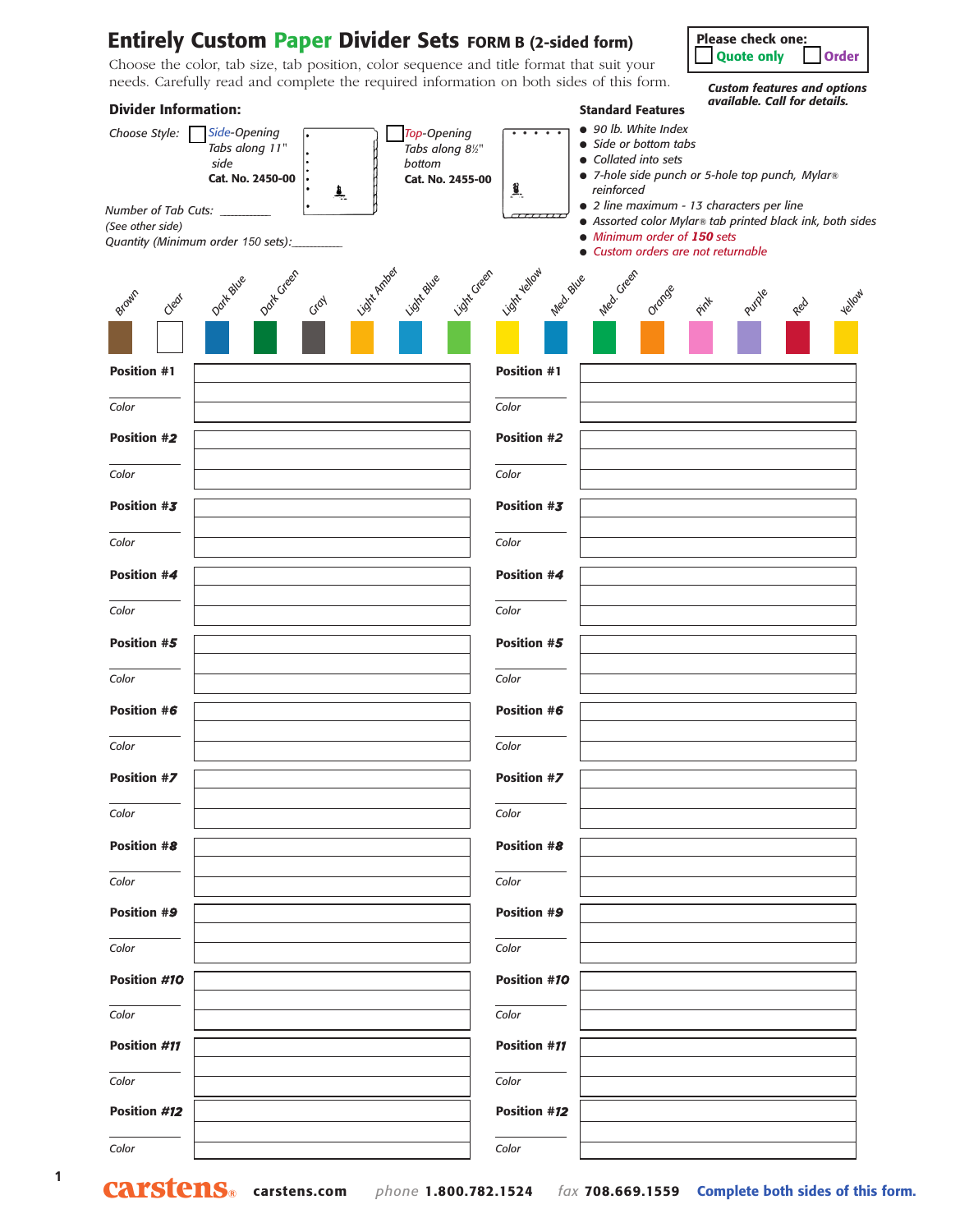## **Entirely Custom Paper Divider Sets FORM B (cont.)**

Choose from 10 different tab cuts for both side- and top-opening divider set models. Tab cuts range from 3 to 12 tab positions per divider set. The 9-tab position cut on custom color/tab size dividers is not the same 9-tab position cut as Carstens standard divider sets. *Please note this difference when ordering. Fill out order information below.* Standard Specifications for Custom Paper Dividers:  $90#$  white index,  $8\frac{1}{2}$ " x 11" with  $\frac{1}{2}$ " tab extension, printed in black ink on both sides of tab extension, clear or assorted color mylar tabs, reinforced binding edge, top-opening 5-hole drilled, side-opening 7-hole drilled, collated into sets, all tabs to be same cut, maximum of two banks of tabs. **See tab cuts on page 3.**

**Choose from 3-12 tab cut positions. Maximum 13 characters per line, 2 lines per tab (allow for spacing and punctuation). Delivery: 3-4 weeks after Carstens receives completed form.**

|                                                                                       | <b>Quote Information:</b> (If this is an order, complete billing and shipping information)                                                                                                                                          | Today's Date_    |  |
|---------------------------------------------------------------------------------------|-------------------------------------------------------------------------------------------------------------------------------------------------------------------------------------------------------------------------------------|------------------|--|
| <b>Facility Name</b>                                                                  |                                                                                                                                                                                                                                     | Account #        |  |
| Your Name                                                                             | Title                                                                                                                                                                                                                               |                  |  |
| Address                                                                               |                                                                                                                                                                                                                                     |                  |  |
| City                                                                                  | State                                                                                                                                                                                                                               | Zip              |  |
| Phone (<br>$\overline{\phantom{a}}$                                                   | $Fax$ ( )                                                                                                                                                                                                                           |                  |  |
| Email                                                                                 |                                                                                                                                                                                                                                     |                  |  |
| <b>Billing Information:</b>                                                           | Today's Date_                                                                                                                                                                                                                       |                  |  |
| Your Name                                                                             | Title<br>the control of the control of the control of the control of                                                                                                                                                                |                  |  |
| Facility                                                                              |                                                                                                                                                                                                                                     |                  |  |
| Address                                                                               |                                                                                                                                                                                                                                     |                  |  |
| City                                                                                  | State                                                                                                                                                                                                                               | Zip              |  |
| Phone (                                                                               | $\overline{a}$ ) and the contract of the contract of the contract of the contract of the contract of the contract of the contract of the contract of the contract of the contract of the contract of the contract of the contract o | Fax $($          |  |
| Purchase Order No.                                                                    |                                                                                                                                                                                                                                     |                  |  |
| *Authorized Signature                                                                 | <b>Title</b>                                                                                                                                                                                                                        | Date             |  |
| *NOTE: Authorized Signature indicates all spelling and punctuation has been approved. |                                                                                                                                                                                                                                     |                  |  |
| Ship To: (if different than billing address above)                                    |                                                                                                                                                                                                                                     |                  |  |
| <b>Facility Name</b>                                                                  |                                                                                                                                                                                                                                     |                  |  |
| Address                                                                               |                                                                                                                                                                                                                                     |                  |  |
| City                                                                                  | <b>State</b>                                                                                                                                                                                                                        | Zip              |  |
| Phone (<br>$\lambda$                                                                  | Fax (                                                                                                                                                                                                                               | $\left( \right)$ |  |

**Complete both sides of this form, then print and fax to 708-669-1559. Call 800-782-1524 for assistance.**

**2**